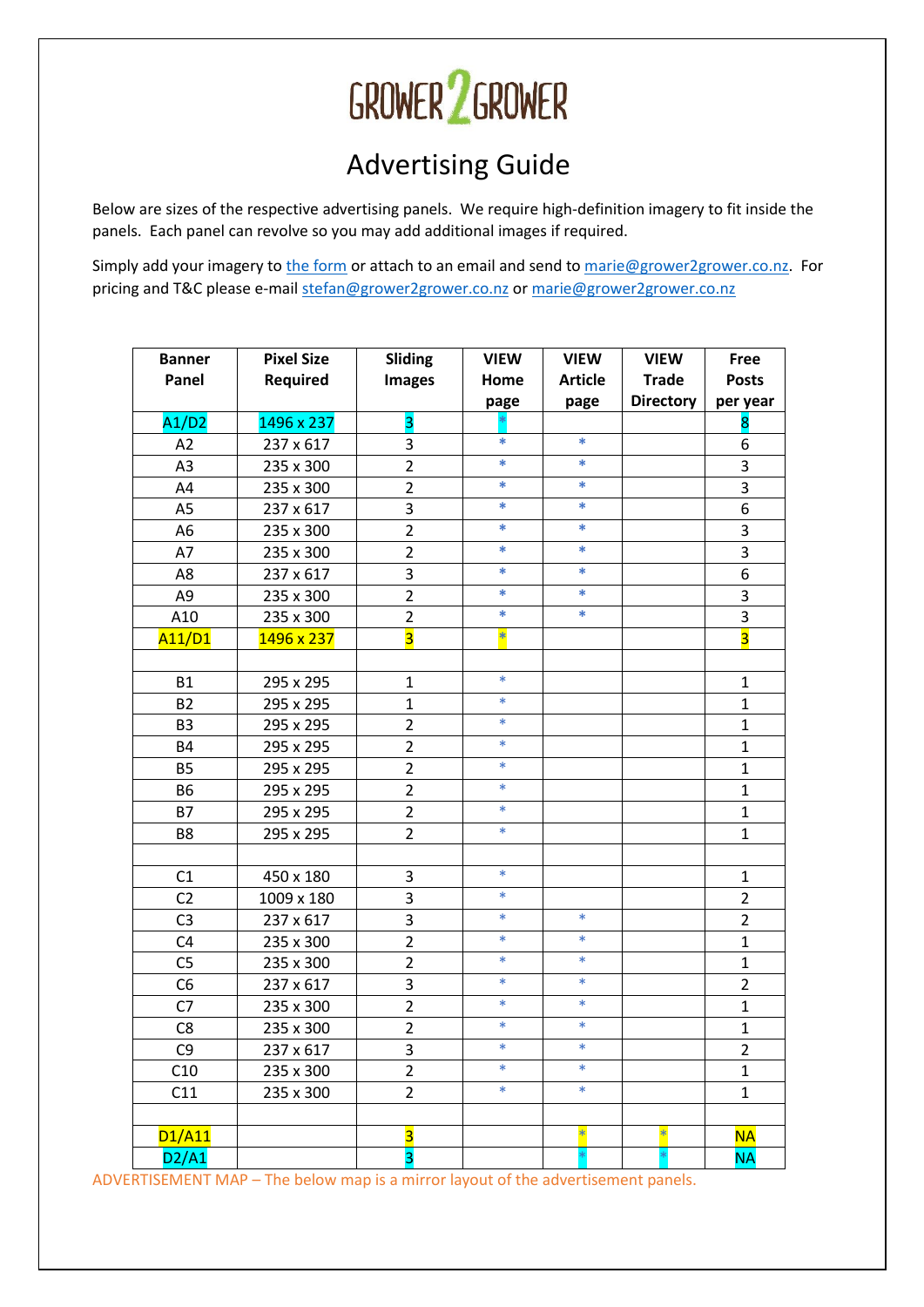

Cras possere lectus id enim. Donec scolue Nation ut. rieque in ipsum a sit photetrs tempor. Lorem dolor sit omet.

## **ADVERTISMENT**

 $A<sub>1</sub>$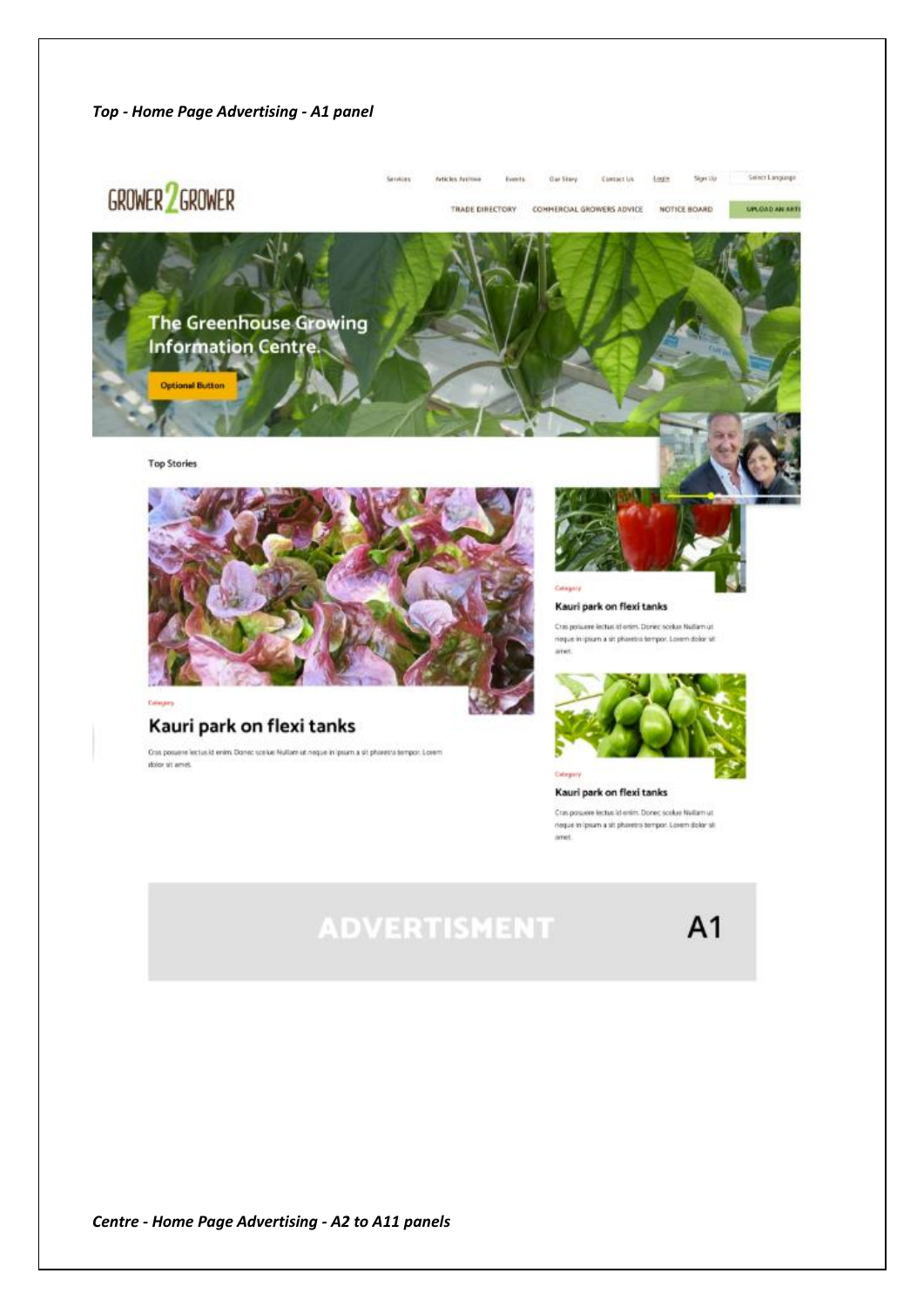

*Middle of page - Home Page Advertising – B1 to B8 panels*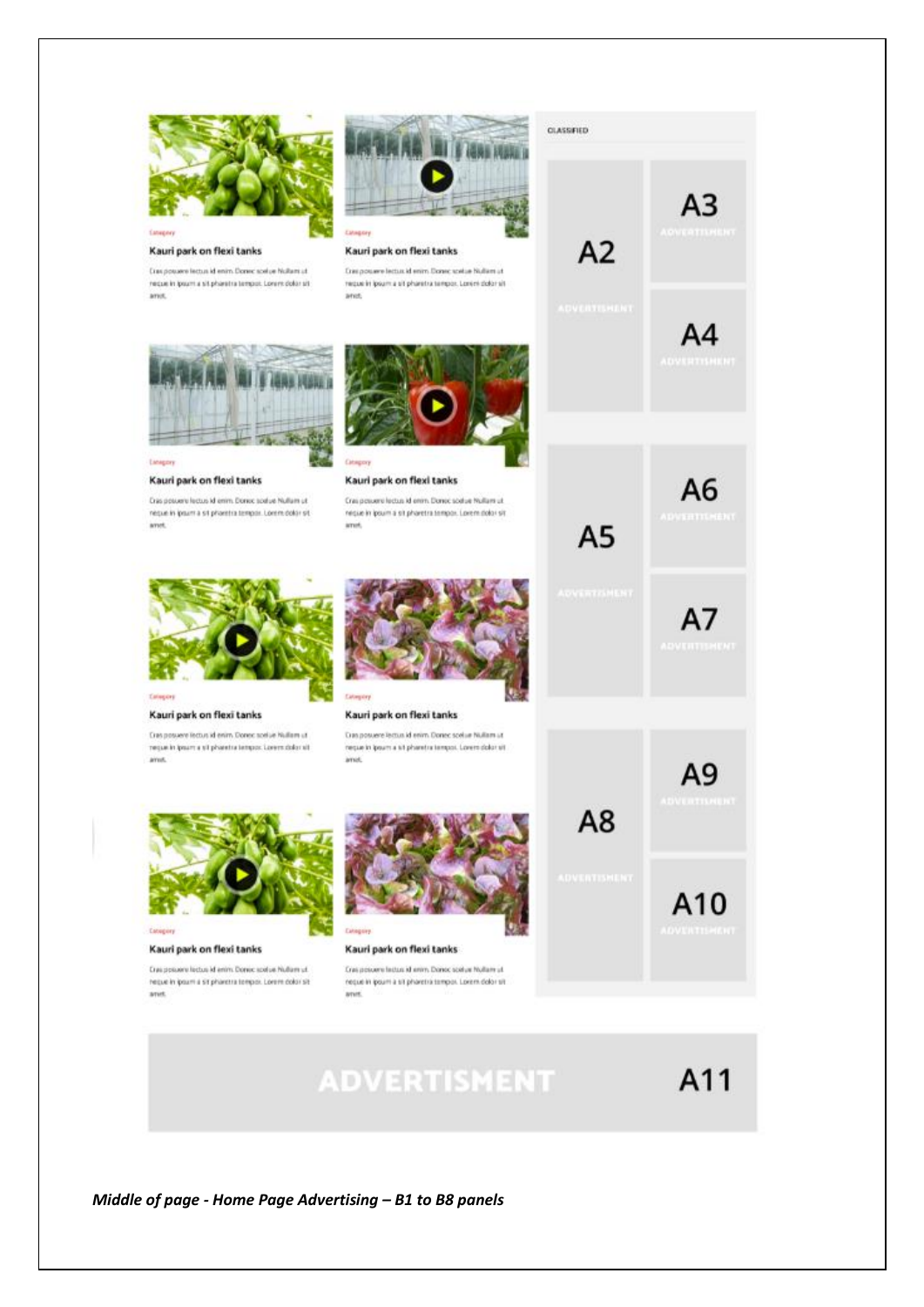

*Lower page - Home Page Advertising – C1 to C11 panels*